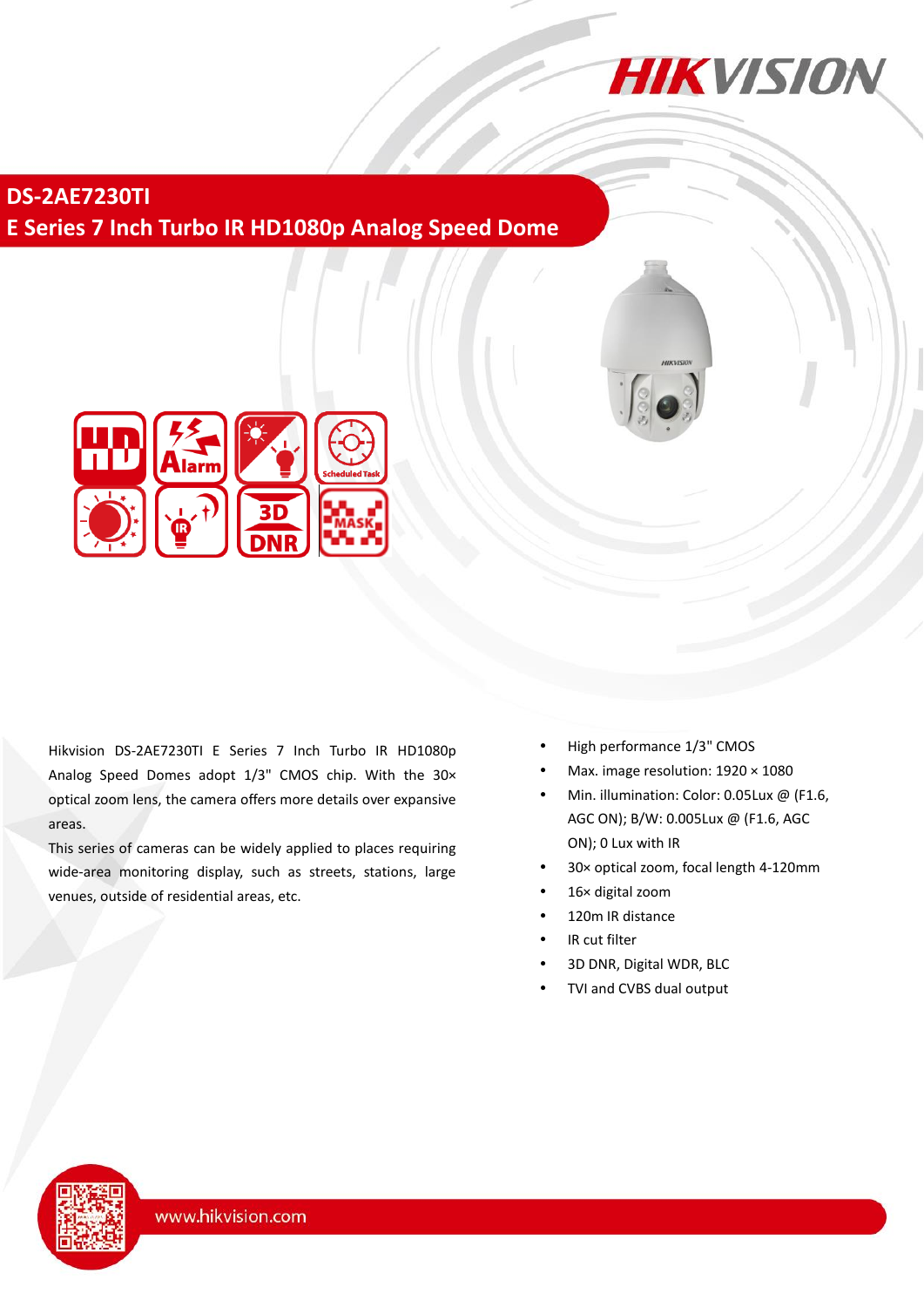

# **Specifications**

X

| Camera                            |                                                                                    |
|-----------------------------------|------------------------------------------------------------------------------------|
| Model                             | DS-2AE7230TI-A<br>E Series 7 Inch Turbo IR 1080p Analog Speed Dome                 |
| Image Sensor                      | 1/3" CMOS                                                                          |
| Max. Image Resolution             | $1920 \times 1080$                                                                 |
| <b>Frame Rate</b>                 | 50Hz: 25fps (1920 × 1080)<br>60Hz: 30fps (1920 × 1080)                             |
| Min. Illumination                 | Color: 0.05Lux @ (F1.6, AGC ON)<br>B/W: 0.005Lux @ (F1.6, AGC ON)<br>0 lux with IR |
| <b>White Balance</b>              | Auto/Manual/ATW/Indoor/Outdoor                                                     |
| AGC                               | Auto/Manual                                                                        |
| S/N Ratio                         | $>$ 50dB                                                                           |
| <b>DNR</b>                        | 3D DNR                                                                             |
| <b>BLC</b>                        | Support                                                                            |
| <b>WDR</b>                        | Digital WDR                                                                        |
| <b>Shutter Time</b>               | PAL: 1/1-1/10,000s; NTSC: 1/1-1/10,000s                                            |
| Day & Night                       | IR Cut Filter                                                                      |
| Privacy Mask                      | 8 privacy masks programmable                                                       |
| Digital Zoom                      | $16\times$                                                                         |
| Lens                              |                                                                                    |
| <b>Focus Mode</b>                 | Auto/Semiautomatic/Manual                                                          |
| Focal Length                      | 4mm to 120mm, 30x Optical                                                          |
| Aperture Range                    | F1.6 to F4.4                                                                       |
| Angle of View                     | 58° to 1.7° (Wide-Tele)                                                            |
| Min. Working Distance             | 10mm to 1500mm (Wide-Tele)                                                         |
| Zoom Speed                        | Approx. 3.0s (Optical, Wide-Tele)                                                  |
| <b>Pan and Tilt</b>               |                                                                                    |
| Pan Range                         | 360° endless                                                                       |
| Pan Speed                         | Pan manual speed: 0.1° -160°/s; Pan preset speed: 240°/s                           |
| <b>Tilt Range</b>                 | $-15^{\circ}$ -90 $^{\circ}$ (Auto flip)                                           |
| <b>Tilt Speed</b>                 | Tilt manual speed: 0.1°-120°/s; Tilt preset speed: 200°/s                          |
| Proportional Zoom                 | Rotation speed can be adjusted automatically according to zoom multiples           |
| Patrol                            | 8 patrols, up to 32 presets per patrol                                             |
| Pattern                           | 4 patterns, with the total recording time not less than 10 minutes                 |
| Power-off Memory                  | Support                                                                            |
| Park Action                       | Preset/Patrol/Pattern/Pan Scan/Tilt Scan /Random Scan/Frame Scan/Panorama Scan     |
| PTZ Position Display              | ON/OFF                                                                             |
| <b>Preset Freezing</b>            | Support                                                                            |
| <b>Scheduled Task</b>             | Preset/Patrol/Pattern/Pan Scan/Tilt Scan/Frame Scan/Random Scan/Panorama Scan      |
| RS-485 Communication<br>Diagnosis | Support                                                                            |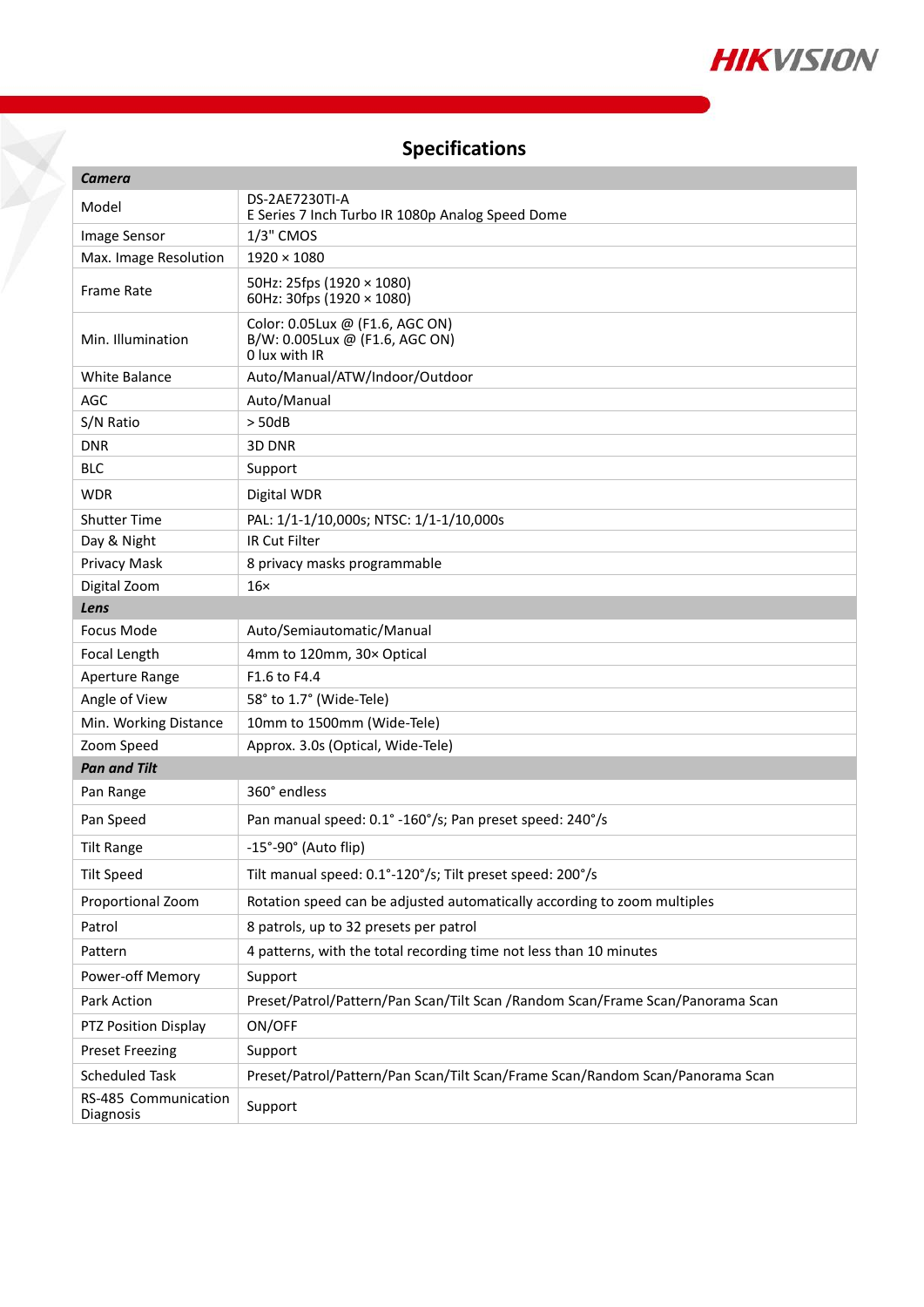

| IR                                          |                                                                                                                                 |
|---------------------------------------------|---------------------------------------------------------------------------------------------------------------------------------|
| <b>IR Distance</b>                          | 120m                                                                                                                            |
| IR Intensity                                | Automatically adjusted, depending on the zoom ratio.                                                                            |
| Input/Output                                |                                                                                                                                 |
| Turbo HD Output                             | 1 turbo HD1080p output, NTSC (or PAL) composite, BNC                                                                            |
| <b>CVBS Output</b>                          | 1.0V[p-p]/75Ω, NTSC (or PAL) composite, BNC                                                                                     |
| RS-485 Interface                            | Half-duplex mode<br>Self-adaptive HIKVISION, Pelco-P, Pelco-D protocol                                                          |
| UTC function                                | <b>HIKVISION C</b><br>*Need UTC controller if DVR don't support UTC function                                                    |
| <b>General</b>                              |                                                                                                                                 |
| Menu Language                               | English, Chinese                                                                                                                |
| Power                                       | 24 VAC<br>Max.30 W (IR: 9W; Heater: 6W)                                                                                         |
| <b>Working Temperature</b>                  | Outdoor: -30°C to 65°C (-22°F to 149°F)                                                                                         |
| <b>Working Humidity</b>                     | 90% or less                                                                                                                     |
| <b>Protection Level</b>                     | IP66 standard (outdoor dome)<br>TVS 4,000V lightning protection, surge protection and voltage transient protection              |
| Mounting                                    | Various mounting modes optional                                                                                                 |
| Dimension                                   | $\Phi$ 220 × 353.4mm ( $\Phi$ 8.66"×13.91")                                                                                     |
| Weight (approx.)                            | 4.5Kg (9.92bs)                                                                                                                  |
| <b>Mount Option</b><br>(outdoor domes only) | Long-arm wall mount: DS-1602ZJ<br>Corner mount: DS-1602ZJ-corner<br>Pole Mount: DS-1602ZJ-pole<br>Power box mount:DS-1602ZJ-box |

Y